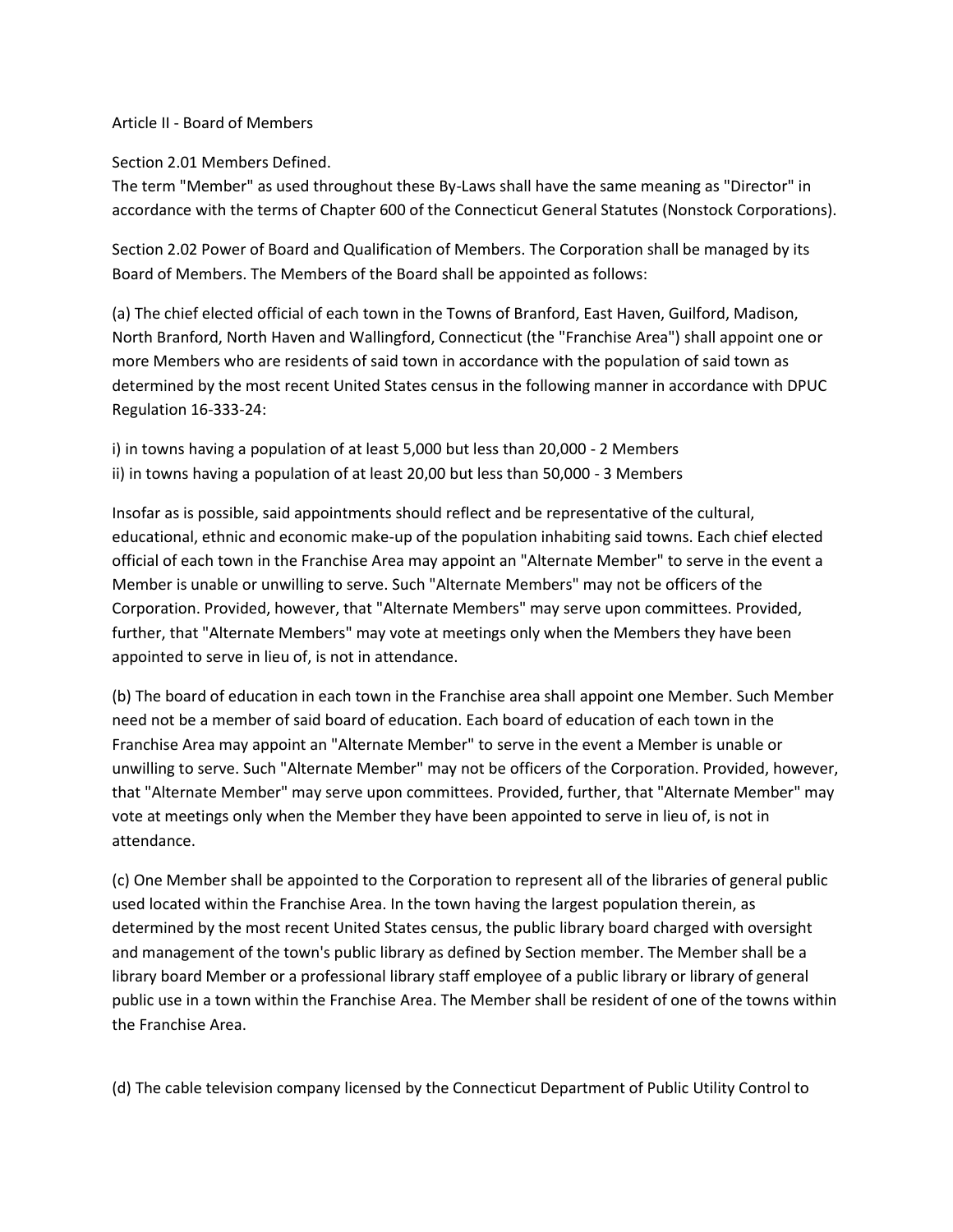service the Franchise Area (the "Franchise") shall appoint one member. Said member shall possess some expertise in the field of cable television and shall serve without voting privileges on the Board of Members.

Section 2.03 Term of Members.

Members shall be appointed to a term of two (2) years running from the first day of July in the year in which such Member is appointed.

Section 2.04 Vacancies.

Vacancies occurring in the Board of Members for any reason, may be filled by the organization which approved the member who has retired, resigned or otherwise become unable to serve. The Member so chosen to fill a vacancy shall hold office until the term of the director whom said new Member has been appointed to replace shall expire.

Section 2.05 Resignation.

Any Member may resign from office at any time by delivering a resignation in writing to the Secretary of the Corporation. Such resignation shall take effect at the time specified therein, and unless otherwise specified, no acceptance of such resignation shall be necessary to make it effective.

Section 2.06 Meetings of the Board.

Shall be no less than bi-monthly in accordance with DPUC Regulations 16-333-29.

(a). Regular Meetings: Shall be determined by the Members vote at the Annual Meeting.

i) DATES: Shall be held on the fourth Thursday of any designated month from September to June; except for November and December when the meeting will be held on the third Thursday of the month. If a meeting is canceled or postponed the Chairman will establish an alternate date and location.

ii) LOCATION: Shall be held in locations that will incur no cost to the Corporation and held in locations conducive to open public forum at least two (2) times during the year.

iii) NOTICE: Shall be following the Annual Meeting and one week prior to each meeting to all Members and to the office of each towns chief elected official and made available to the public (i.e. 7TownTV.org and Access Station Bulletin Boards).

iv) QUORUM: Shall require not fewer than seven members, including at least one officer, and shall include representatives from at least four (4) member towns to legally transact business

v) ORDER OF BUSINESS

Roll Call Call to Order Welcome Public Comments Town Reports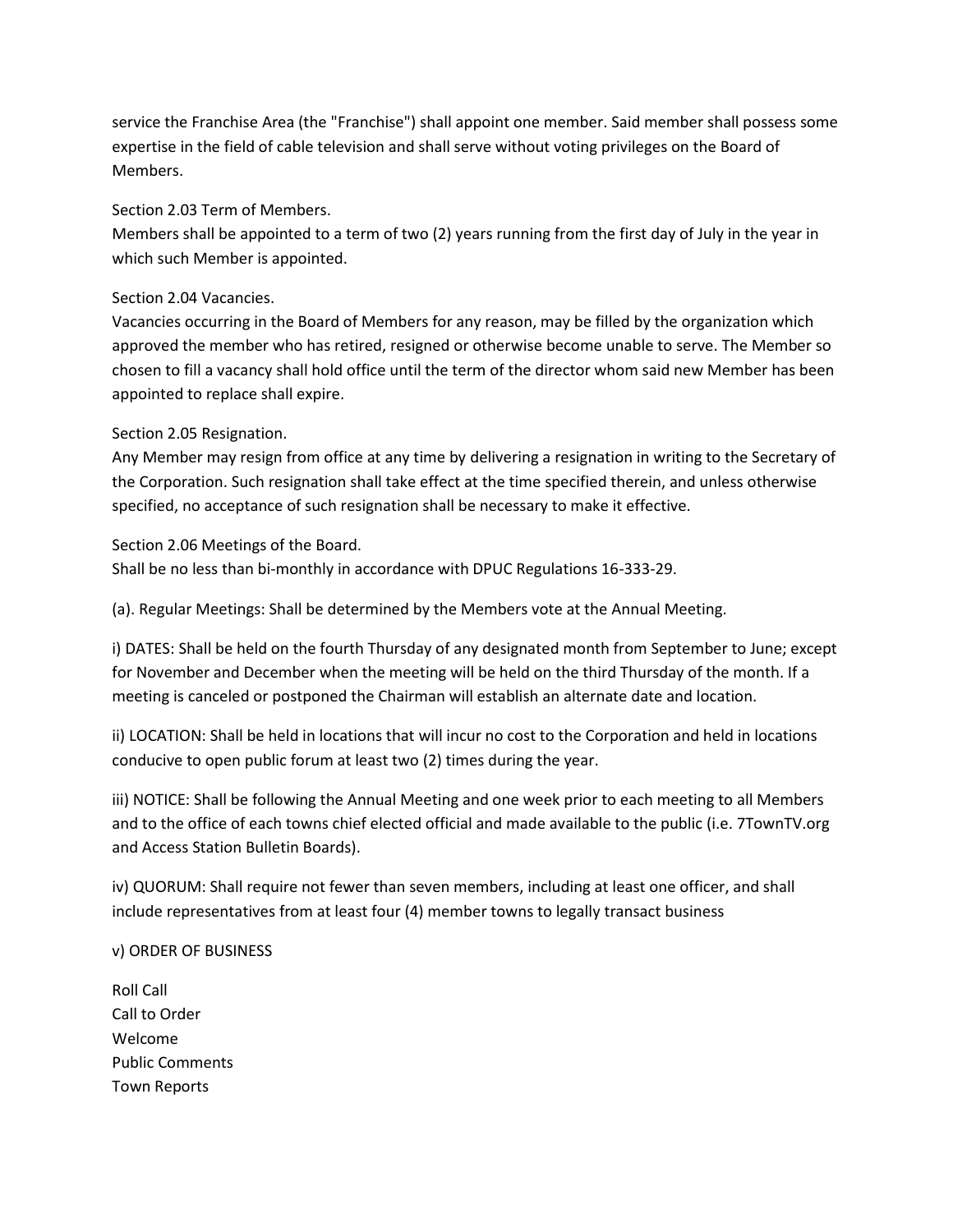Officers Reports (Chairman, Vice Chairman, Secretary, Treasurer) Committee Reports Correspondence Deferred Business New Business Public Comments Election of Officers (Annual Meeting, Special Circumstances) Adjournment

(b). Special Meetings: Additional meetings may be called by vote of the Members or by the Chairman and shall be conducted as are regular meetings including Notice.

(c). Annual Meeting: Shall be held during the Month of June the last month of the Corporation's Fiscal Year and conducted as are regular meetings.

## Section 2.07 Quorum and Voting.

Unless a greater proportion is required by law, the Certificate of Incorporation or by these By-Laws, the vote of a majority of the Members present at a meeting at the time of the vote if a quorum is present at such time, shall be the act of the Board. \*\*

Section 2.08 Written Consent of Members:

Meetings by Conference Telephone, Any action required or permitted to be taken by the Board of Members or any committee thereof may be taken without a meeting if all members of the Board or such committee consent in writing to the adoption of a resolution authorizing such action. Each resolution so adopted and the written consents thereto by members of the Board or such committee shall be filed with the minutes of the proceedings of the Board or such committee.

Any one or more members of the Board of Members or of any committee thereof may participate in a meeting of such Board or committee by means of a conference telephone or similar communications equipment allowing all persons participating in the meeting to hear each other at the same time. Participation by such means shall constitute presence in person at a meeting.

## Section 2.09 Committees of the Board.

The Board of Members may designate from among its Members committees with three or more Members for the purpose of conducting the business of the Corporation and to the extent provided in the resolution, shall have all the authority of the Board. Committee shall operate within the following general rules:

(a) Shall serve as a body for a period established by a majority vote of Members.

- (b) Shall conduct its meetings and consider issues in accordance with the Corporation's By-Laws.
- (c) Shall require the attendance of Three (3) Members with all duly notified, to legally transact business.
- (d) Shall report to the chairman or Members as requested by either.